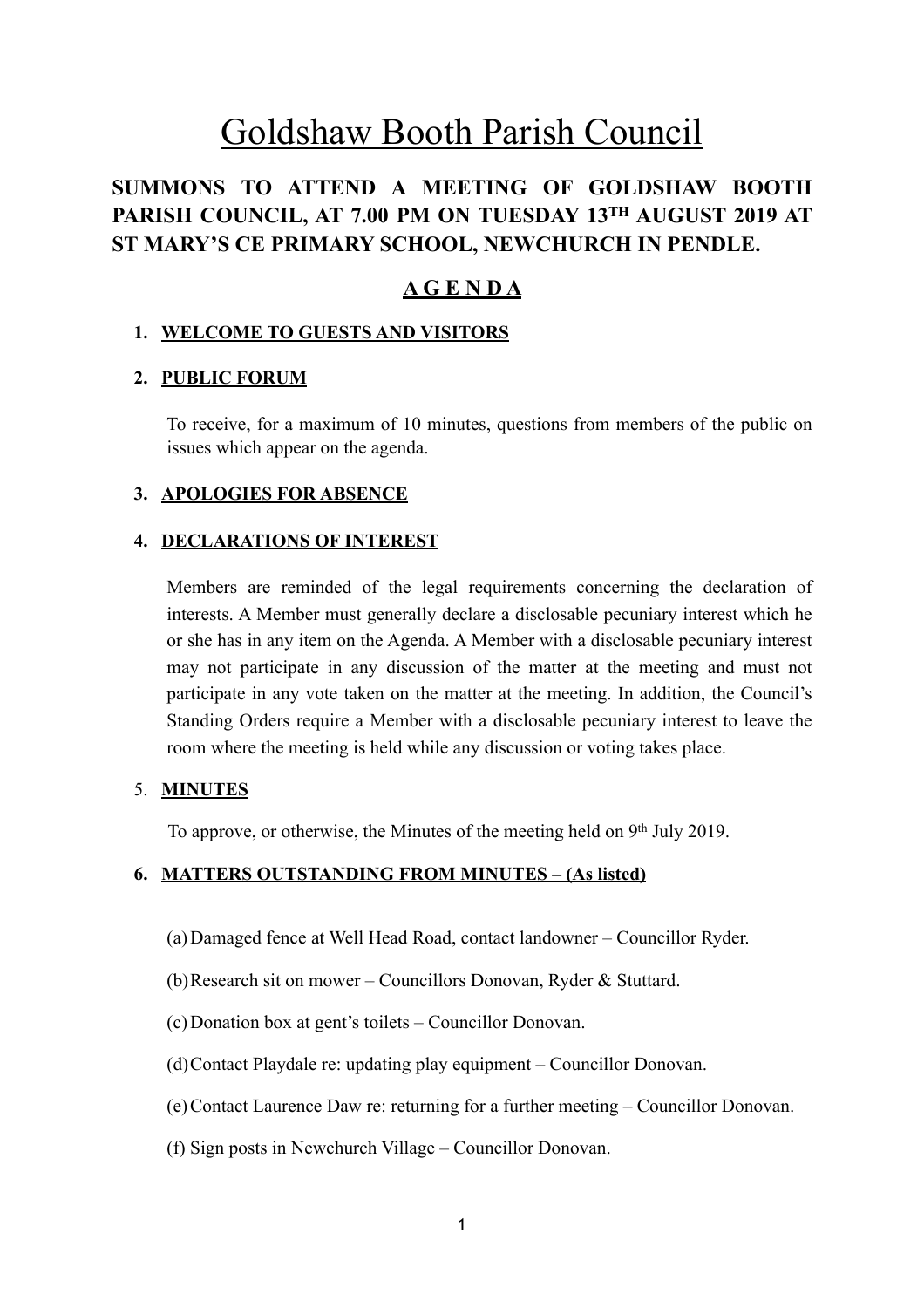(g)Mounting CCTV camera on lamp stands – Councillor Cowell.

- (h)Contact Higher Spen Stables re: horse signs Councillor Ryder
- (i) Burnley Ramblers Planned walks Clerk.
- (j) Tom Partridge Stile No 20 Clerk.
- (k)Defibrillator Councillor Donovan.

# 7. **REPORTS FROM CHAIRMAN AND PARISH COUNCILLORS**

To receive reports from the above.

#### **8. BEST KEPT VILLAGE COMPETITION**

The coordinators are asked to provide the monthly update.

#### **9. 106 MONIES**

This regular monthly item is intended for members to identify and formulate a list of projects for consideration for future expenditure of the Section106 monies.

# **10. WISH LIST**

Members are asked discuss and compile a list of any works they would like to see undertaken to improve the Parish.

#### **11. DEVELOPMENT OF SPENBROOK MILL**

Members are asked to discuss any progress in connection with the new development.

# **12. CCTV**

Councillor Ryder will provide an update and give details of any further quotations received.

# **13. REQUEST FOR DONATION – BARLEY WOMENS INSTITUTE**

Members are asked to consider a donation to the above organisation of £100.00. A donation of this nature would be made under Section 137 of the Local Government Act 1972. (email forwarded)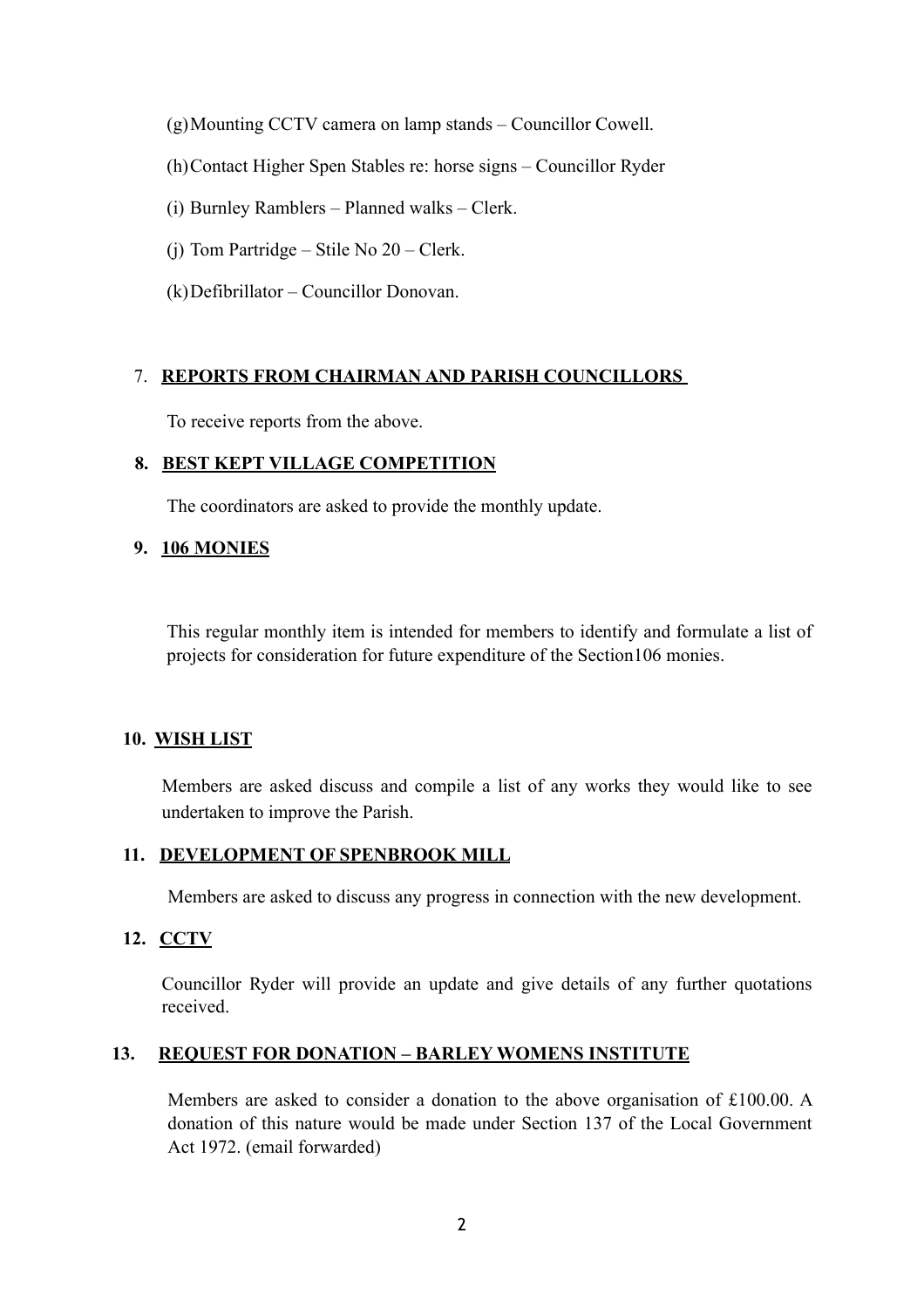Section 137(1) of the 1972 Act permits each Community or Parish Council to spend on activities for which it has no other specific powers, if the Council considers that the expenditure is in the interests of and will bring direct benefit to, the area or any part of it, or all or some of its inhabitants, providing that the benefit is commensurate with the expenditure. Community and Parish Councils are also permitted under section 137(3) to incur expenditure for certain charitable and other purposes. The maximum expenditure that can be incurred under both section 137(1) and (3) for the financial year 2019-20 will be £8.12 per elector.

# **14. ANONYMOUS DONATION**

Members are asked to discuss where the funds should be held. (The donation has not yet been received.

#### **15. PARISH MAINTENANCE**

This regular monthly item is intended to identify any maintenance/jobs in the village which require attention. Members are asked to discuss and agree which jobs are to be undertaken during the month.

#### **16. FINANCIAL TRANSACTIONS**

The financial transactions for July/August 2019 are listed for approval. Any items for payment received after the publication of the agenda will be presented at the meeting.

| EXPENDITURE |
|-------------|
|-------------|

| <b>AMOUNT</b> | <b>PAYEE</b>              |
|---------------|---------------------------|
|               |                           |
| 120.00        | J Waine - Mowing          |
| 230.40        | <b>CMS</b> Live - Website |
| 112.50        | J R Landscapes            |
| 120.00        | J Waine - Mowing          |
| 65.00         | J Waine - Mowing          |
|               |                           |
| 647.90        |                           |

#### **SUMMARY**